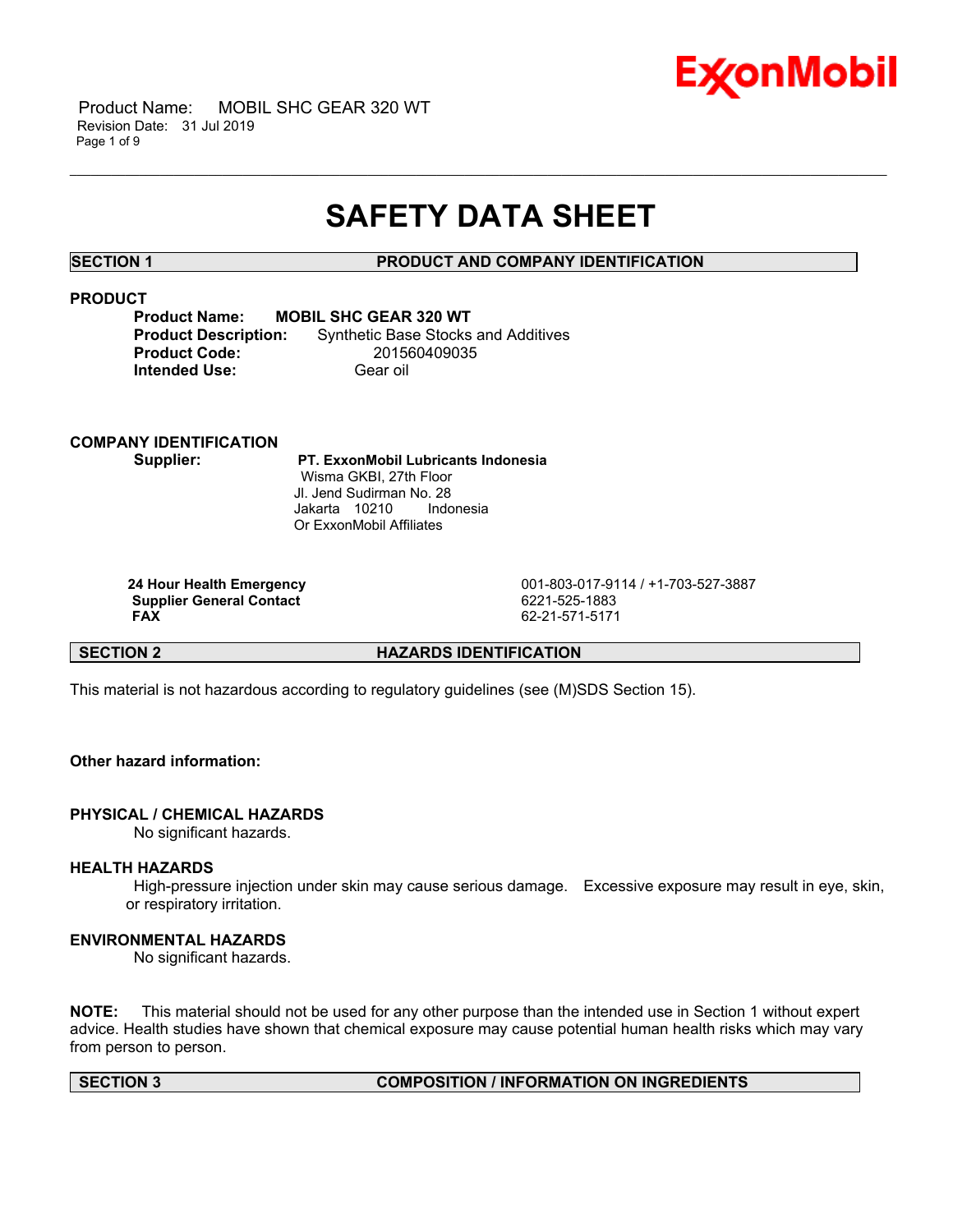

 Product Name: MOBIL SHC GEAR 320 WT Revision Date: 31 Jul 2019 Page 2 of 9

This material is defined as a mixture.

#### **Hazardous Substance(s) or Complex Substance(s) required for disclosure**

| <b>Name</b>                               | CAS#       | Concentration* | <b>GHS Hazard Codes</b>   |
|-------------------------------------------|------------|----------------|---------------------------|
| <b>1-DECENE. HOMOPOLYMER HYDROGENATED</b> | 68037-01-4 | $10 - 520%$    | H304                      |
| BENZENE, C10-14- ALKYL DERIVS.            | 68442-69-3 | $0.1 - 5.1\%$  | H304, H315, H400(M factor |
| <b>IDITRIDECYL ADIPATE</b>                | 16958-92-2 | $10 - 520%$    | None                      |

\_\_\_\_\_\_\_\_\_\_\_\_\_\_\_\_\_\_\_\_\_\_\_\_\_\_\_\_\_\_\_\_\_\_\_\_\_\_\_\_\_\_\_\_\_\_\_\_\_\_\_\_\_\_\_\_\_\_\_\_\_\_\_\_\_\_\_\_\_\_\_\_\_\_\_\_\_\_\_\_\_\_\_\_\_\_\_\_\_\_\_\_\_\_\_\_\_\_\_\_\_\_\_\_\_\_\_\_\_\_\_\_\_\_\_\_\_\_

\* All concentrations are percent by weight unless material is a gas. Gas concentrations are in percent by volume.

| SECTION 4 | <b>FIRST AID MEASURES</b> |  |
|-----------|---------------------------|--|
|-----------|---------------------------|--|

#### **INHALATION**

 Remove from further exposure. For those providing assistance, avoid exposure to yourself or others. Use adequate respiratory protection. If respiratory irritation, dizziness, nausea, or unconsciousness occurs, seek immediate medical assistance. If breathing has stopped, assist ventilation with a mechanical device or use mouth-to-mouth resuscitation.

#### **SKIN CONTACT**

Wash contact areas with soap and water. If product is injected into or under the skin, or into any part of the body, regardless of the appearance of the wound or its size, the individual should be evaluated immediately by a physician as a surgical emergency. Even though initial symptoms from high pressure injection may be minimal or absent, early surgical treatment within the first few hours may significantly reduce the ultimate extent of injury.

# **EYE CONTACT**

Flush thoroughly with water. If irritation occurs, get medical assistance.

#### **INGESTION**

First aid is normally not required. Seek medical attention if discomfort occurs.

#### **NOTE TO PHYSICIAN**

None

**SECTION 5 FIRE FIGHTING MEASURES**

#### **EXTINGUISHING MEDIA**

 **Appropriate Extinguishing Media:** Use water fog, foam, dry chemical or carbon dioxide (CO2) to extinguish flames.

**Inappropriate Extinguishing Media:** Straight Streams of Water

#### **FIRE FIGHTING**

 **Fire Fighting Instructions:** Evacuate area. Prevent runoff from fire control or dilution from entering streams, sewers, or drinking water supply. Firefighters should use standard protective equipment and in enclosed spaces, self-contained breathing apparatus (SCBA). Use water spray to cool fire exposed surfaces and to protect personnel.

**Hazardous Combustion Products:** Aldehydes, Incomplete combustion products, Oxides of carbon, Smoke,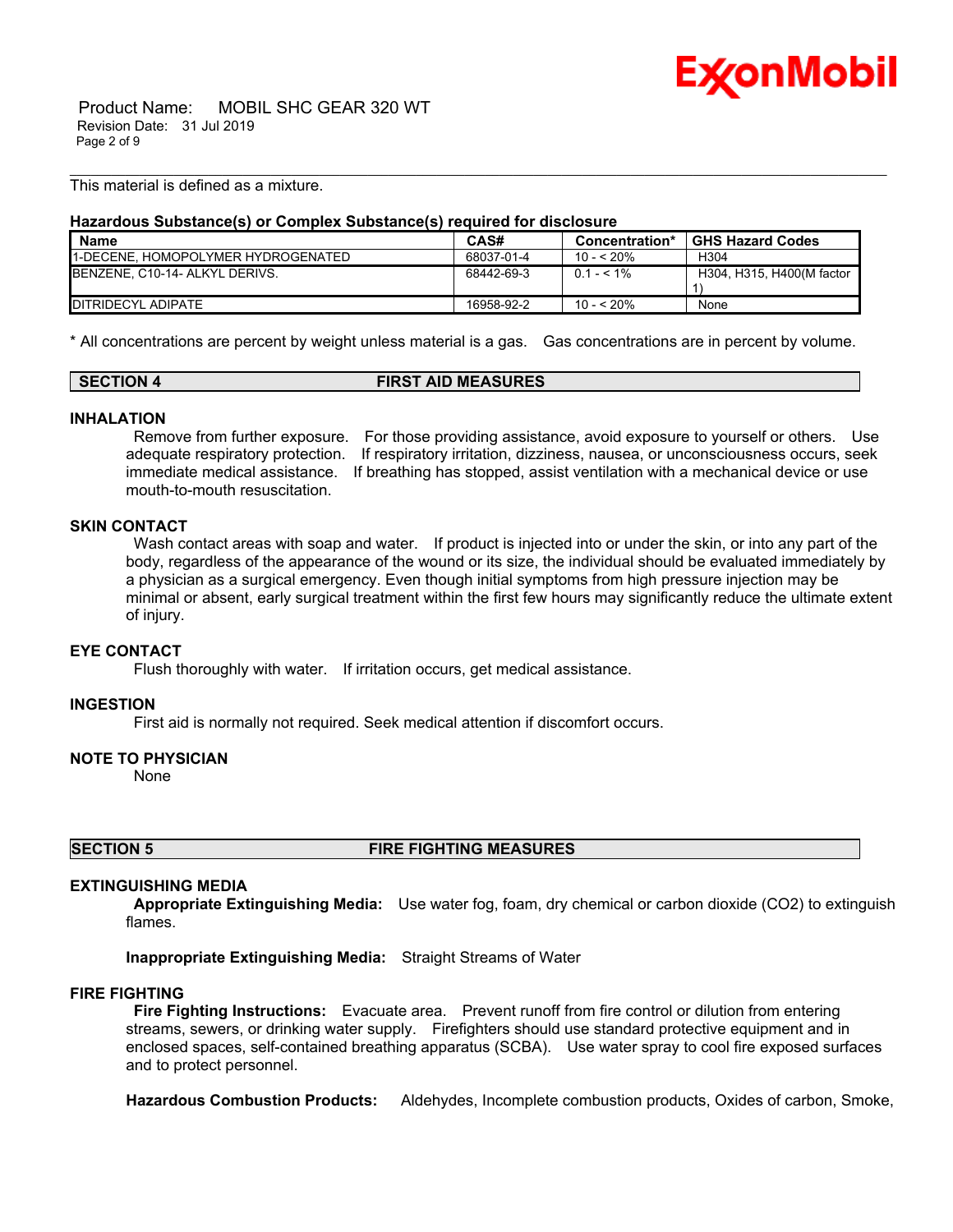

 Product Name: MOBIL SHC GEAR 320 WT Revision Date: 31 Jul 2019 Page 3 of 9

Fume, Sulfur oxides

#### **FLAMMABILITY PROPERTIES**

 **Flash Point [Method]:** >210°C (410°F) [ASTM D-92]  **Flammable Limits (Approximate volume % in air):** LEL: 0.9 UEL: 7.0  **Autoignition Temperature:** N/D

#### **SECTION 6 ACCIDENTAL RELEASE MEASURES**

\_\_\_\_\_\_\_\_\_\_\_\_\_\_\_\_\_\_\_\_\_\_\_\_\_\_\_\_\_\_\_\_\_\_\_\_\_\_\_\_\_\_\_\_\_\_\_\_\_\_\_\_\_\_\_\_\_\_\_\_\_\_\_\_\_\_\_\_\_\_\_\_\_\_\_\_\_\_\_\_\_\_\_\_\_\_\_\_\_\_\_\_\_\_\_\_\_\_\_\_\_\_\_\_\_\_\_\_\_\_\_\_\_\_\_\_\_\_

#### **NOTIFICATION PROCEDURES**

 In the event of a spill or accidental release, notify relevant authorities in accordance with all applicable regulations.

#### **PROTECTIVE MEASURES**

 Avoid contact with spilled material. See Section 5 for fire fighting information. See the Hazard Identification Section for Significant Hazards. See Section 4 for First Aid Advice. See Section 8 for advice on the minimum requirements for personal protective equipment. Additional protective measures may be necessary, depending on the specific circumstances and/or the expert judgment of the emergency responders.

### **SPILL MANAGEMENT**

 **Land Spill:** Stop leak if you can do it without risk. Recover by pumping or with suitable absorbent.

**Water Spill:** Stop leak if you can do it without risk. Confine the spill immediately with booms. Warn other shipping. Remove from the surface by skimming or with suitable absorbents. Seek the advice of a specialist before using dispersants.

Water spill and land spill recommendations are based on the most likely spill scenario for this material; however, geographic conditions, wind, temperature, (and in the case of a water spill) wave and current direction and speed may greatly influence the appropriate action to be taken. For this reason, local experts should be consulted. Note: Local regulations may prescribe or limit action to be taken.

### **ENVIRONMENTAL PRECAUTIONS**

 Large Spills: Dike far ahead of liquid spill for later recovery and disposal. Prevent entry into waterways, sewers, basements or confined areas.

### **SECTION 7 HANDLING AND STORAGE**

#### **HANDLING**

 Prevent small spills and leakage to avoid slip hazard. Material can accumulate static charges which may cause an electrical spark (ignition source). When the material is handled in bulk, an electrical spark could ignite any flammable vapors from liquids or residues that may be present (e.g., during switch-loading operations). Use proper bonding and/or ground procedures. However, bonding and grounds may not eliminate the hazard from static accumulation. Consult local applicable standards for guidance. Additional references include American Petroleum Institute 2003 (Protection Against Ignitions Arising out of Static, Lightning and Stray Currents) or National Fire Protection Agency 77 (Recommended Practice on Static Electricity) or CENELEC CLC/TR 50404 (Electrostatics - Code of practice for the avoidance of hazards due to static electricity).

**Static Accumulator:** This material is a static accumulator.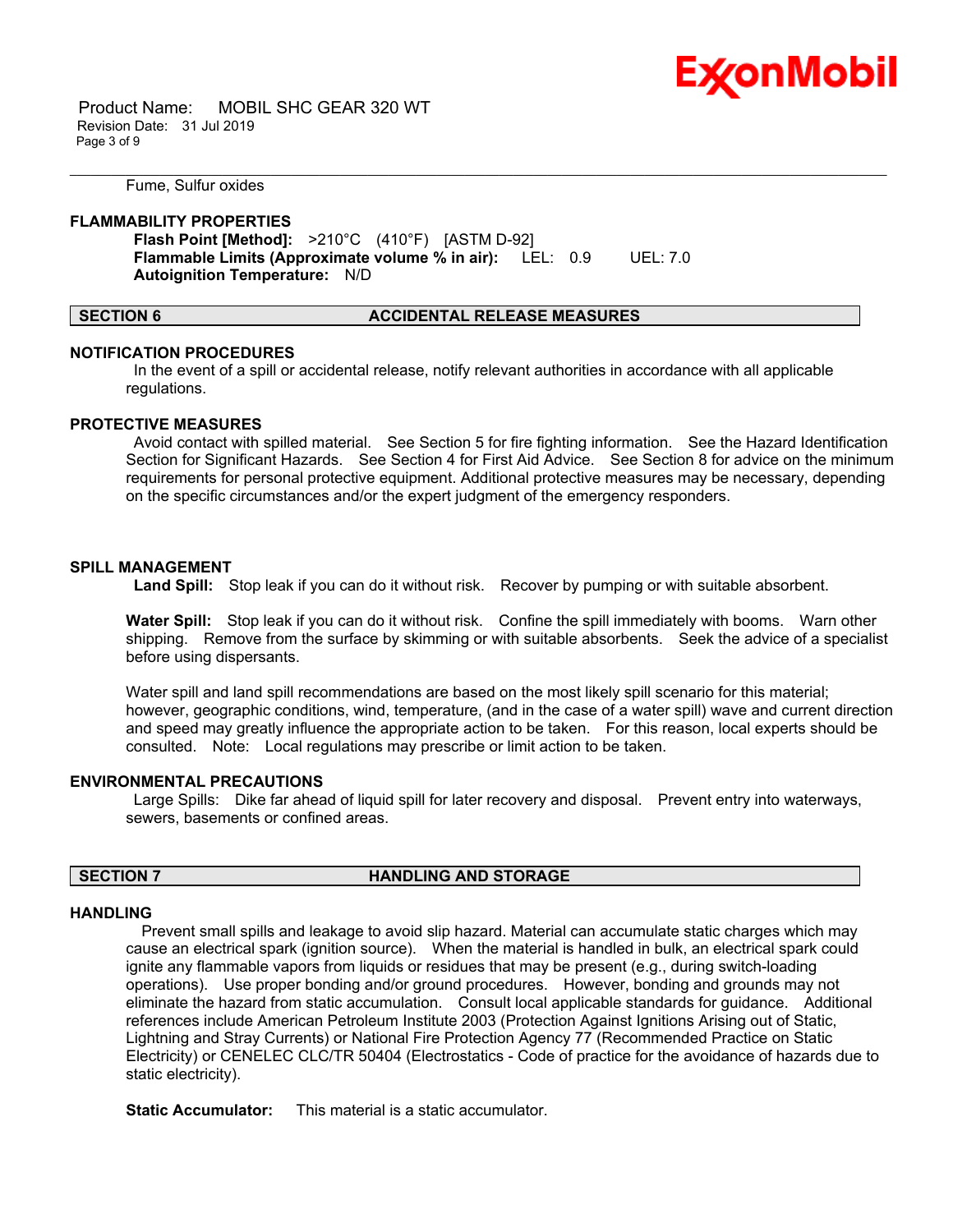

#### **STORAGE**

 The type of container used to store the material may affect static accumulation and dissipation. Do not store in open or unlabelled containers. Keep away from incompatible materials.

\_\_\_\_\_\_\_\_\_\_\_\_\_\_\_\_\_\_\_\_\_\_\_\_\_\_\_\_\_\_\_\_\_\_\_\_\_\_\_\_\_\_\_\_\_\_\_\_\_\_\_\_\_\_\_\_\_\_\_\_\_\_\_\_\_\_\_\_\_\_\_\_\_\_\_\_\_\_\_\_\_\_\_\_\_\_\_\_\_\_\_\_\_\_\_\_\_\_\_\_\_\_\_\_\_\_\_\_\_\_\_\_\_\_\_\_\_\_

#### **SECTION 8 EXPOSURE CONTROLS / PERSONAL PROTECTION**

### **EXPOSURE LIMIT VALUES**

| <b>Substance Name</b>                        | Form                  |            | <b>Limit / Standard</b> | <b>NOTE</b> | <b>Source</b> | Year |
|----------------------------------------------|-----------------------|------------|-------------------------|-------------|---------------|------|
| 1-DECENE, HOMOPOLYMER<br><b>HYDROGENATED</b> | Aerosols<br>(thoracic | TWA        | $5 \text{ mg/m}$        |             | ExxonMobil    | 2019 |
|                                              | fraction)             |            |                         |             |               |      |
| DITRIDECYL ADIPATE                           |                       | <b>TWA</b> | $5 \text{ mg/m}$        |             | ExxonMobil    | 2019 |

**Exposure limits/standards for materials that can be formed when handling this product:** When mists/aerosols can occur the following is recommended:  $5 \text{ mg/m}^3$  - ACGIH TLV (inhalable fraction).

#### **Biological limits**

No biological limits allocated.

NOTE: Limits/standards shown for guidance only. Follow applicable regulations.

### **ENGINEERING CONTROLS**

The level of protection and types of controls necessary will vary depending upon potential exposure conditions. Control measures to consider:

No special requirements under ordinary conditions of use and with adequate ventilation.

### **PERSONAL PROTECTION**

Personal protective equipment selections vary based on potential exposure conditions such as applications, handling practices, concentration and ventilation. Information on the selection of protective equipment for use with this material, as provided below, is based upon intended, normal usage.

 **Respiratory Protection:** If engineering controls do not maintain airborne contaminant concentrations at a level which is adequate to protect worker health, an approved respirator may be appropriate. Respirator selection, use, and maintenance must be in accordance with regulatory requirements, if applicable. Types of respirators to be considered for this material include:

No special requirements under ordinary conditions of use and with adequate ventilation. Particulate

For high airborne concentrations, use an approved supplied-air respirator, operated in positive pressure mode. Supplied air respirators with an escape bottle may be appropriate when oxygen levels are inadequate, gas/vapor warning properties are poor, or if air purifying filter capacity/rating may be exceeded.

 **Hand Protection:** Any specific glove information provided is based on published literature and glove manufacturer data. Glove suitability and breakthrough time will differ depending on the specific use conditions. Contact the glove manufacturer for specific advice on glove selection and breakthrough times for your use conditions. Inspect and replace worn or damaged gloves. The types of gloves to be considered for this material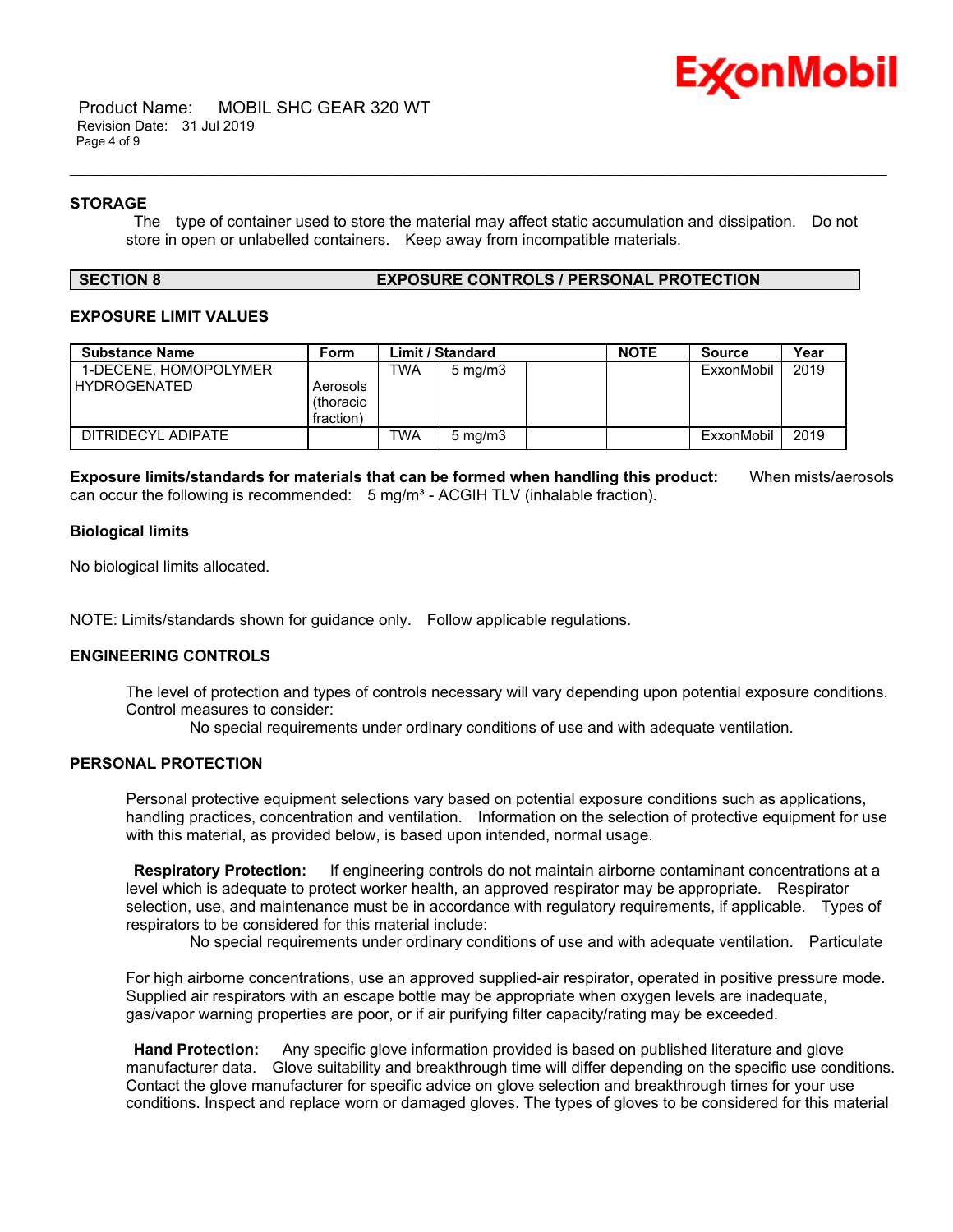

 Product Name: MOBIL SHC GEAR 320 WT Revision Date: 31 Jul 2019 Page 5 of 9

#### include:

No protection is ordinarily required under normal conditions of use. Nitrile,Viton

\_\_\_\_\_\_\_\_\_\_\_\_\_\_\_\_\_\_\_\_\_\_\_\_\_\_\_\_\_\_\_\_\_\_\_\_\_\_\_\_\_\_\_\_\_\_\_\_\_\_\_\_\_\_\_\_\_\_\_\_\_\_\_\_\_\_\_\_\_\_\_\_\_\_\_\_\_\_\_\_\_\_\_\_\_\_\_\_\_\_\_\_\_\_\_\_\_\_\_\_\_\_\_\_\_\_\_\_\_\_\_\_\_\_\_\_\_\_

 **Eye Protection:** If contact is likely, safety glasses with side shields are recommended.

**Skin and Body Protection:** Any specific clothing information provided is based on published literature or manufacturer data. The types of clothing to be considered for this material include:

 No skin protection is ordinarily required under normal conditions of use. In accordance with good industrial hygiene practices, precautions should be taken to avoid skin contact.

 **Specific Hygiene Measures:** Always observe good personal hygiene measures, such as washing after handling the material and before eating, drinking, and/or smoking. Routinely wash work clothing and protective equipment to remove contaminants. Discard contaminated clothing and footwear that cannot be cleaned. Practice good housekeeping.

### **ENVIRONMENTAL CONTROLS**

 Comply with applicable environmental regulations limiting discharge to air, water and soil. Protect the environment by applying appropriate control measures to prevent or limit emissions.

#### **SECTION 9 PHYSICAL AND CHEMICAL PROPERTIES**

**Note: Physical and chemical properties are provided for safety, health and environmental considerations only and may not fully represent product specifications. Contact the Supplier for additional information.**

#### **GENERAL INFORMATION**

**Physical State:** Liquid **Color:** Amber **Odor:** Characteristic **Odor Threshold:** N/D

## **IMPORTANT HEALTH, SAFETY, AND ENVIRONMENTAL INFORMATION**

**Relative Density (at 15.6 °C):** 0.851 **Flammability (Solid, Gas):** N/A **Flash Point [Method]:** >210°C (410°F) [ASTM D-92] **Flammable Limits (Approximate volume % in air):** LEL: 0.9 UEL: 7.0 **Autoignition Temperature:** N/D **Boiling Point / Range:** > 316°C (601°F) **Decomposition Temperature:** N/D **Vapor Density (Air = 1):** > 2 at 101 kPa **Vapor Pressure:** < 0.013 kPa (0.1 mm Hg) at 20 °C **Evaporation Rate (n-butyl acetate = 1):** N/D **pH:** N/A **Log Pow (n-Octanol/Water Partition Coefficient):** > 3.5 **Solubility in Water:** Negligible **Viscosity:** 320 cSt (320 mm2/sec) at 40 °C **Oxidizing Properties:** See Hazards Identification Section.

#### **OTHER INFORMATION**

**Freezing Point:** N/D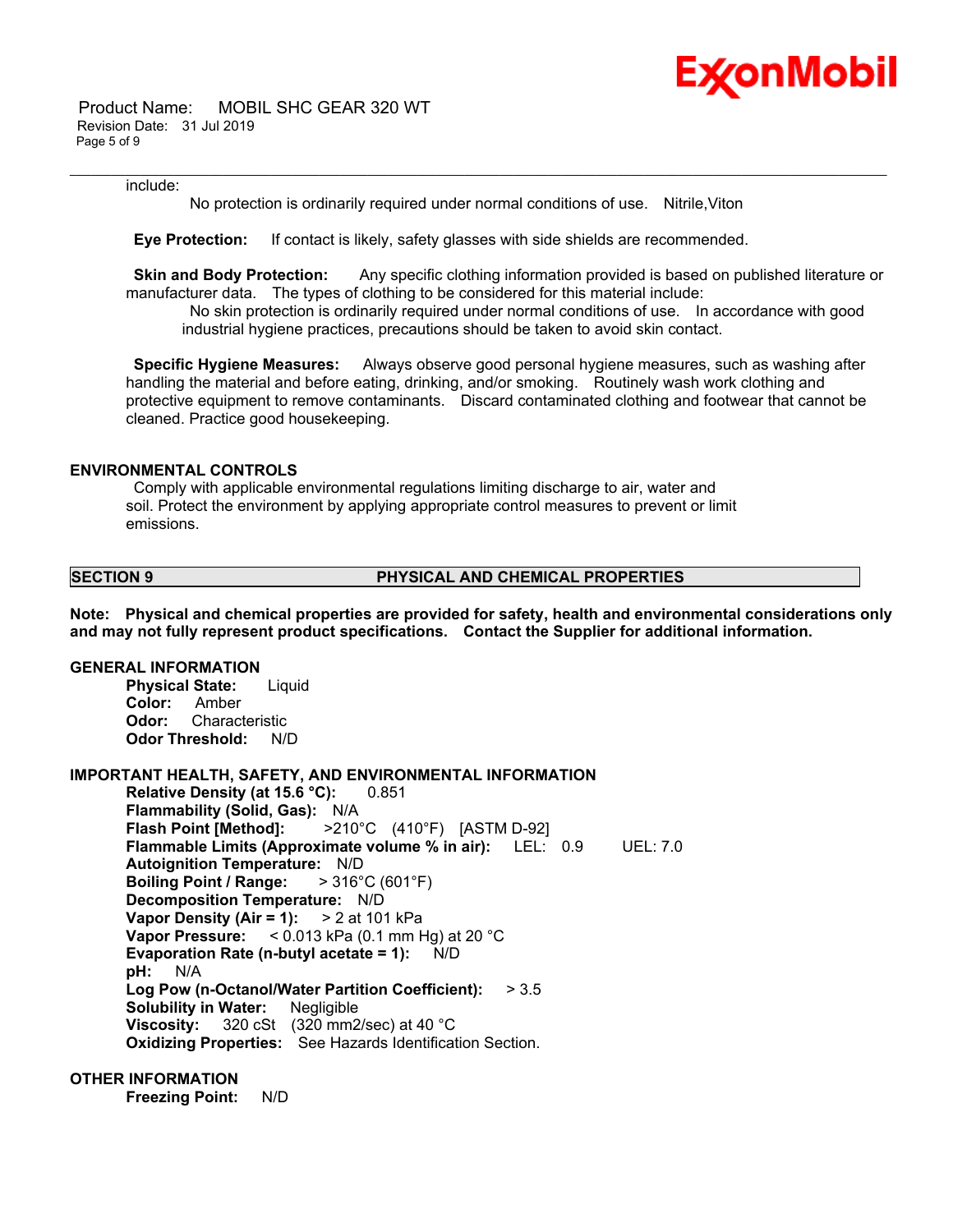

 Product Name: MOBIL SHC GEAR 320 WT Revision Date: 31 Jul 2019 Page 6 of 9

| <b>Melting Point:</b> | N/A                        |
|-----------------------|----------------------------|
| <b>Pour Point:</b>    | (-38°F)<br>$-39^{\circ}$ C |

# **SECTION 10 STABILITY AND REACTIVITY**

**STABILITY:** Material is stable under normal conditions.

**CONDITIONS TO AVOID:** Excessive heat. High energy sources of ignition.

**MATERIALS TO AVOID:** Strong oxidizers

**HAZARDOUS DECOMPOSITION PRODUCTS:** Material does not decompose at ambient temperatures.

**POSSIBILITY OF HAZARDOUS REACTIONS:** Hazardous polymerization will not occur.

# **SECTION 11 TOXICOLOGICAL INFORMATION**

### **INFORMATION ON TOXICOLOGICAL EFFECTS**

| <b>Hazard Class</b>                                               | <b>Conclusion / Remarks</b>                                                                        |  |
|-------------------------------------------------------------------|----------------------------------------------------------------------------------------------------|--|
| <b>Inhalation</b>                                                 |                                                                                                    |  |
| Acute Toxicity: No end point data for<br>lmaterial.               | Minimally Toxic. Based on assessment of the components.                                            |  |
| Irritation: No end point data for material.                       | Negligible hazard at ambient/normal handling temperatures.                                         |  |
| Ingestion                                                         |                                                                                                    |  |
| Acute Toxicity: No end point data for<br>material.                | Minimally Toxic. Based on assessment of the components.                                            |  |
| <b>Skin</b>                                                       |                                                                                                    |  |
| Acute Toxicity: No end point data for<br>lmaterial.               | Minimally Toxic. Based on assessment of the components.                                            |  |
| Skin Corrosion/Irritation: No end point data<br>lfor material.    | Negligible irritation to skin at ambient temperatures. Based on<br>assessment of the components.   |  |
| Eye                                                               |                                                                                                    |  |
| Serious Eye Damage/Irritation: No end point<br>data for material. | May cause mild, short-lasting discomfort to eyes. Based on<br>assessment of the components.        |  |
| <b>Sensitization</b>                                              |                                                                                                    |  |
| Respiratory Sensitization: No end point data<br>for material.     | Not expected to be a respiratory sensitizer.                                                       |  |
| Skin Sensitization: No end point data for<br>Imaterial.           | Not expected to be a skin sensitizer. Based on assessment of the<br>components.                    |  |
| <b>Aspiration: Data available.</b>                                | Not expected to be an aspiration hazard. Based on physico-<br>chemical properties of the material. |  |
| Germ Cell Mutagenicity: No end point data<br>lfor material.       | Not expected to be a germ cell mutagen. Based on assessment of<br>the components.                  |  |
| Carcinogenicity: No end point data for<br>Imaterial.              | Not expected to cause cancer. Based on assessment of the<br>components.                            |  |
| Reproductive Toxicity: No end point data<br>for material.         | Not expected to be a reproductive toxicant. Based on assessment<br>of the components.              |  |
| Lactation: No end point data for material.                        | Not expected to cause harm to breast-fed children.                                                 |  |
| <b>Specific Target Organ Toxicity (STOT)</b>                      |                                                                                                    |  |
| Single Exposure: No end point data for<br>material.               | Not expected to cause organ damage from a single exposure.                                         |  |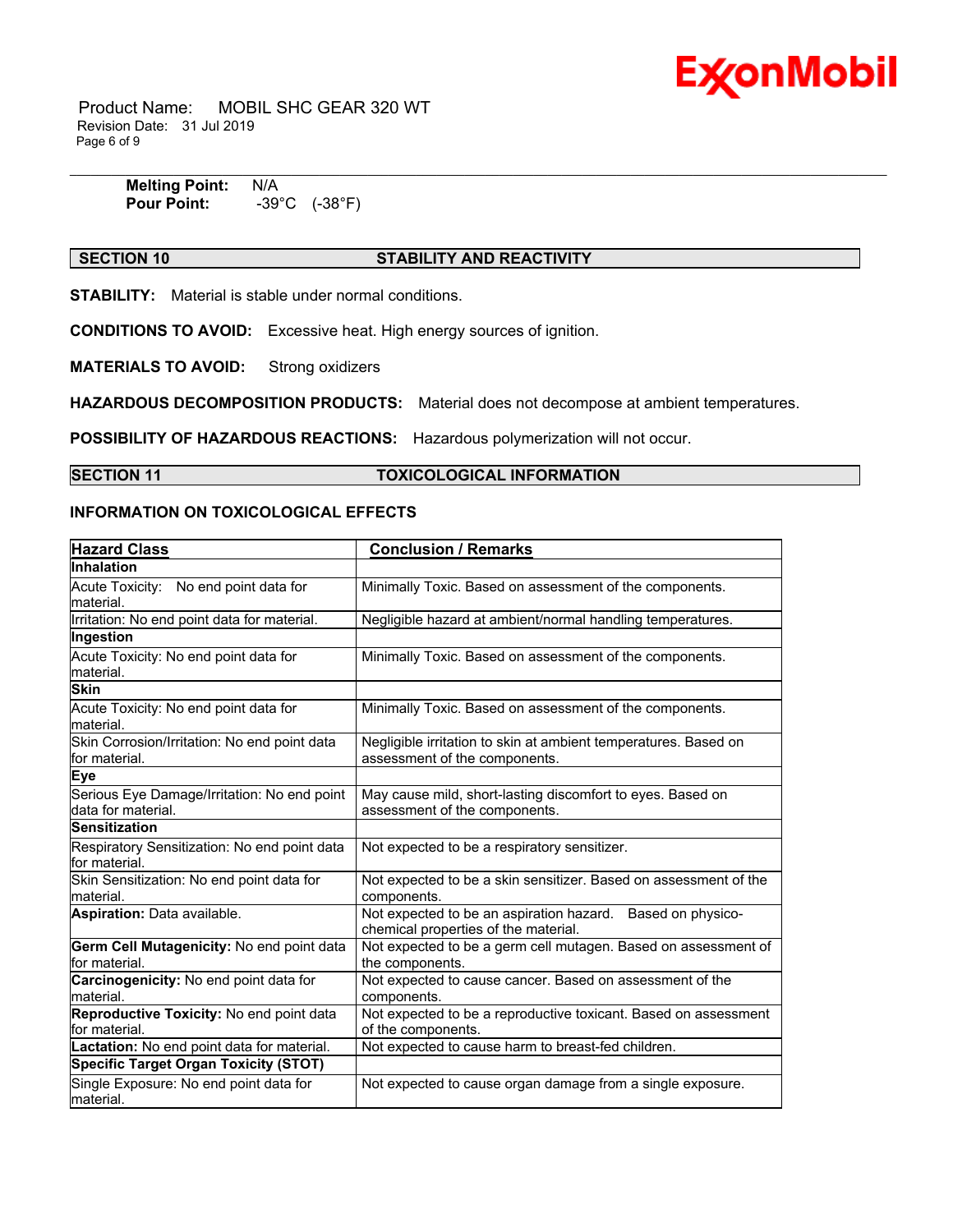

 Product Name: MOBIL SHC GEAR 320 WT Revision Date: 31 Jul 2019 Page 7 of 9

| Repeated Exposure: No end point data for | Not expected to cause organ damage from prolonged or repeated |
|------------------------------------------|---------------------------------------------------------------|
| material.                                | I exposure. Based on assessment of the components.            |

#### **OTHER INFORMATION For the product itself:**

Repeated and/or prolonged exposure may cause irritation to the skin, eyes, or respiratory tract. **Contains:**

Synthetic base oils: Not expected to cause significant health effects under conditions of normal use, based on laboratory studies with the same or similar materials. Not mutagenic or genotoxic. Not sensitizing in test animals and humans.

### **IARC Classification:**

**The following ingredients are cited on the lists below:** None.

|            |               | --REGULATORY LISTS SEARCHED-- |  |  |
|------------|---------------|-------------------------------|--|--|
| 1 = IARC 1 | $2 = IARC 2A$ | $3 = IARC 2B$                 |  |  |

**SECTION 12 ECOLOGICAL INFORMATION** 

The information given is based on data for the material, components of the material, or for similar materials, through the application of bridging principals.

### **ECOTOXICITY**

Material -- Not expected to be harmful to aquatic organisms.

### **MOBILITY**

 Base oil component -- Low solubility and floats and is expected to migrate from water to the land. Expected to partition to sediment and wastewater solids.

#### **SECTION 13 DISPOSAL CONSIDERATIONS**

Disposal recommendations based on material as supplied. Disposal must be in accordance with current applicable laws and regulations, and material characteristics at time of disposal.

### **DISPOSAL RECOMMENDATIONS**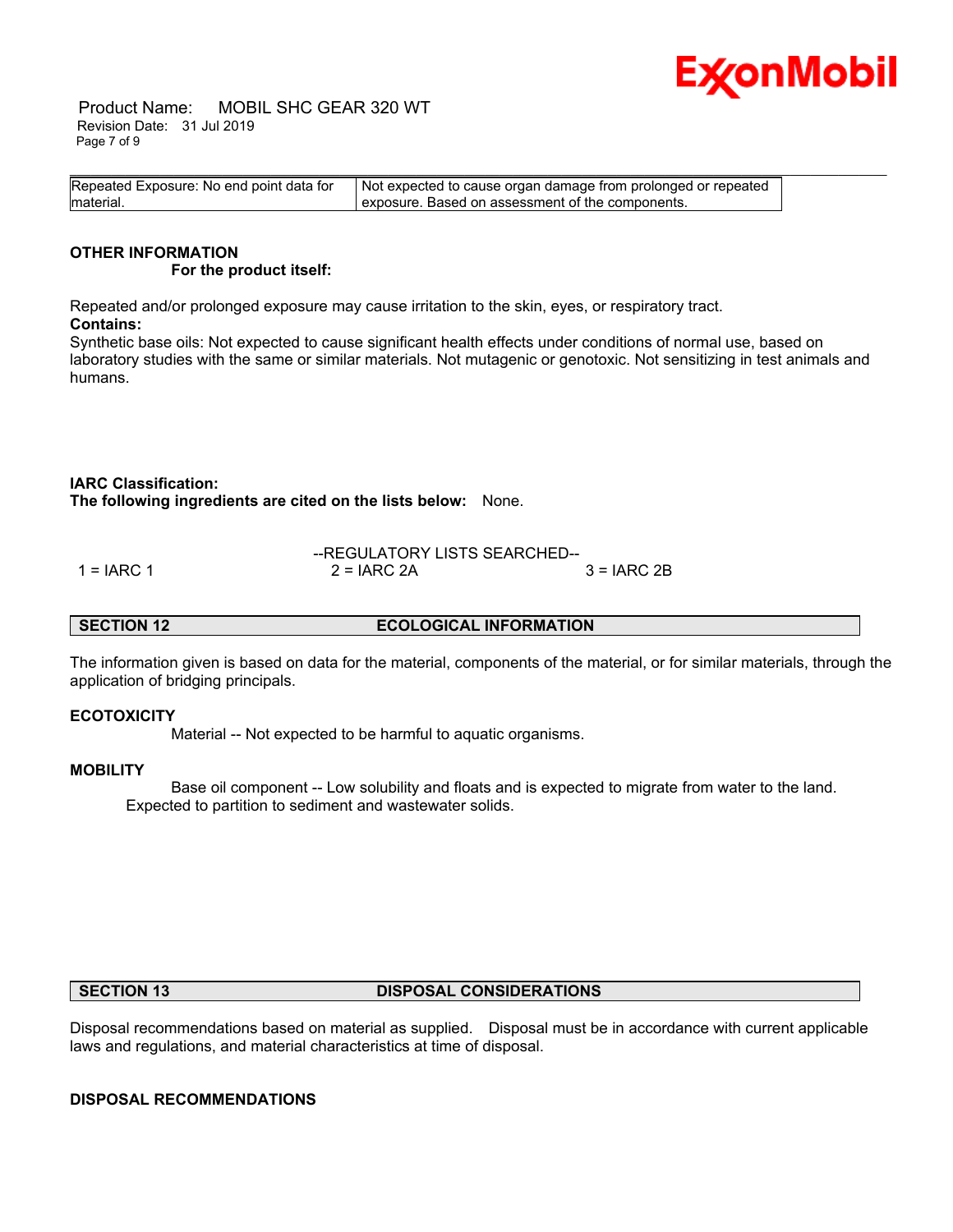

 Product Name: MOBIL SHC GEAR 320 WT Revision Date: 31 Jul 2019 Page 8 of 9

> Product is suitable for burning in an enclosed controlled burner for fuel value or disposal by supervised incineration at very high temperatures to prevent formation of undesirable combustion products. Protect the environment. Dispose of used oil at designated sites. Minimize skin contact. Do not mix used oils with solvents, brake fluids or coolants.

**Empty Container Warning** Empty Container Warning (where applicable): Empty containers may contain residue and can be dangerous. Do not attempt to refill or clean containers without proper instructions. Empty drums should be completely drained and safely stored until appropriately reconditioned or disposed. Empty containers should be taken for recycling, recovery, or disposal through suitably qualified or licensed contractor and in accordance with governmental regulations. DO NOT PRESSURISE, CUT, WELD, BRAZE, SOLDER, DRILL, GRIND, OR EXPOSE SUCH CONTAINERS TO HEAT, FLAME, SPARKS, STATIC ELECTRICITY, OR OTHER SOURCES OF IGNITION. THEY MAY EXPLODE AND CAUSE INJURY OR DEATH.

\_\_\_\_\_\_\_\_\_\_\_\_\_\_\_\_\_\_\_\_\_\_\_\_\_\_\_\_\_\_\_\_\_\_\_\_\_\_\_\_\_\_\_\_\_\_\_\_\_\_\_\_\_\_\_\_\_\_\_\_\_\_\_\_\_\_\_\_\_\_\_\_\_\_\_\_\_\_\_\_\_\_\_\_\_\_\_\_\_\_\_\_\_\_\_\_\_\_\_\_\_\_\_\_\_\_\_\_\_\_\_\_\_\_\_\_\_\_

#### **SECTION 14 TRANSPORT INFORMATION**

**LAND** : Not Regulated for Land Transport

**SEA (IMDG):** Not Regulated for Sea Transport according to IMDG-Code

**Marine Pollutant:** No

**AIR (IATA):** Not Regulated for Air Transport

### **SECTION 15 REGULATORY INFORMATION**

This material is not considered hazardous according to Minister of Industry of the Republic of Indonesia Regulation Concerning The Globally Harmonized System of Classification and Labelling of Chemicals.

### **REGULATORY STATUS AND APPLICABLE LAWS AND REGULATIONS**

**Listed or exempt from listing/notification on the following chemical inventories (May contain substance(s) subject to notification to the EPA Active TSCA inventory prior to import to USA):** AICS, DSL, ENCS, IECSC, ISHL, KECI, PICCS, TCSI, TSCA

### **SECTION 16 OTHER INFORMATION**

**N/D = Not determined, N/A = Not applicable KEY TO THE H-CODES CONTAINED IN SECTION 3 OF THIS DOCUMENT (for information only):** H304: May be fatal if swallowed and enters airways; Aspiration, Cat 1 H315: Causes skin irritation; Skin Corr/Irritation, Cat 2 H400: Very toxic to aquatic life; Acute Env Tox, Cat 1

### **THIS SAFETY DATA SHEET CONTAINS THE FOLLOWING REVISIONS:**